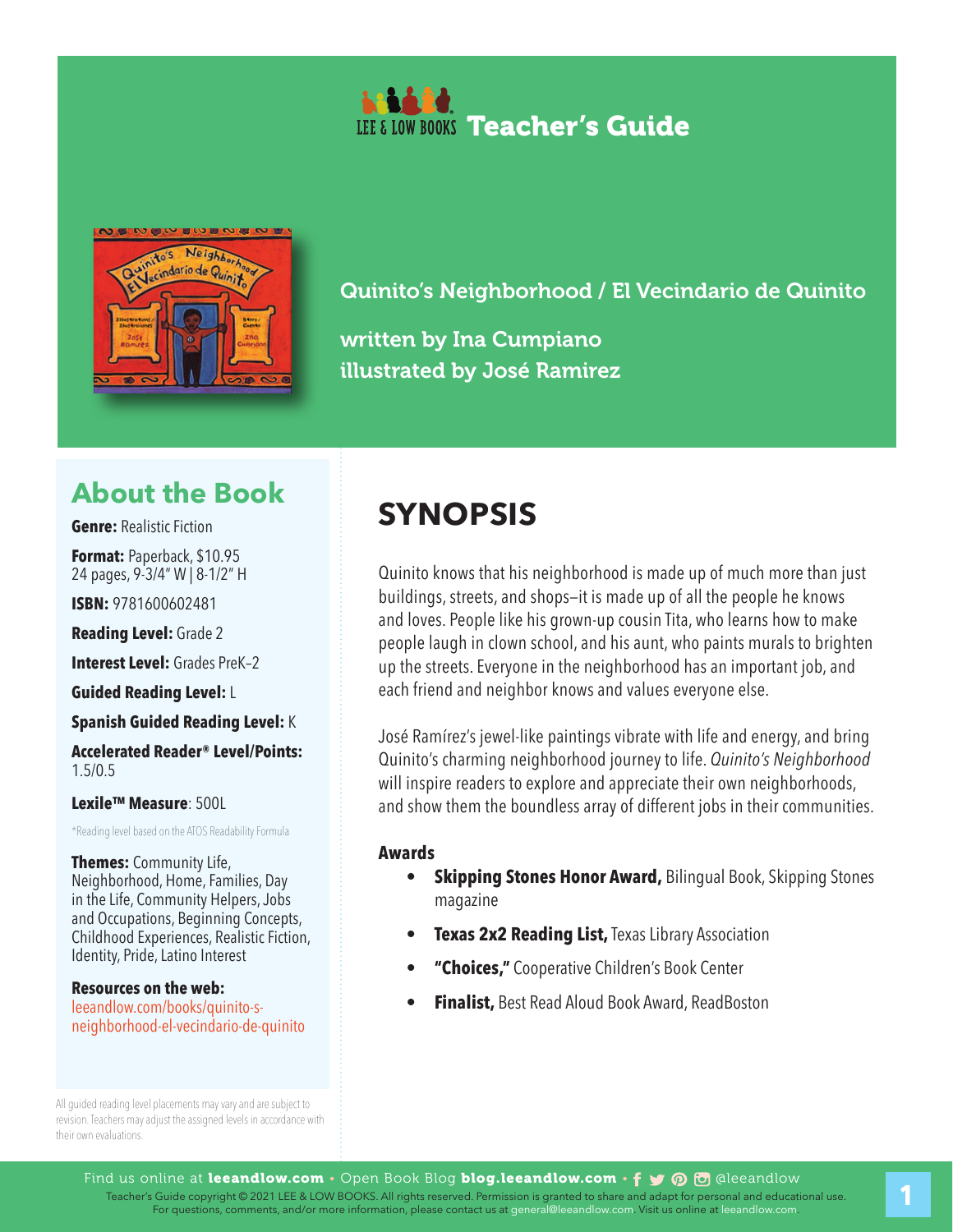

#### Quinito's Neighborhood / El Vecindario de Quinito Teacher's Guide *e*leeandlow.com/books/quinito-s-neighborhood-el-vecindario-de-quinito

# **BACKGROUND**

## **Neighborhood and Community**

As Quinito looks around him, he observes all the ways his family works in the community and helps each other. He points out different places in his neighborhood and the work his family members do there. Review or teach students what makes a community. What makes a neighborhood? Look at a map of the neighborhood around the school and different points of interest.

### **Families**

Review family structures and the many ways people form families. It may be helpful to create a list of family members and remind students that some families include pets.

## **Community Helpers and Jobs**

Brainstorm together a list of jobs people can do in a community. Talk about how jobs in a community can look at a lot of different ways. Some may be formal – such as go to a place of business and get paid to work, such as a florist at a flower shop. Many other jobs that are helpful in our community and neighborhoods may be informal – volunteer, temporary, seasonal or unpaid. Remind students that jobs can be done in the home or outside, not just in specific buildings. Encourage students to think about how they help their community and what jobs they do to help their families and neighborhood.

# **BEFORE READING**

### **Prereading Focus Questions**

(Reading Standards, Craft & Structure, Strand 5 and Integration of Knowledge & Ideas, Strand 7) (Speaking & Listening Standards, Comprehension & Collaboration, Strands 1 and 2)

Before introducing this book to students, you may wish to develop background knowledge and promote anticipation by posing questions such as the following:

- Take a look at the front and back covers. Take a picture walk. Ask students to make a prediction. Do you think this book will be fiction or nonfiction? What makes you think so?
- This story is going to show different jobs in *Quinito's Neighborhood* and family. What are some examples of jobs and work in a community? What might you like to be or try when you grow up?
- Who is in your family?
- What is the difference between a neighborhood (physical place) and community (people)?
- What kind of ways kind young people help in their neighborhood and community?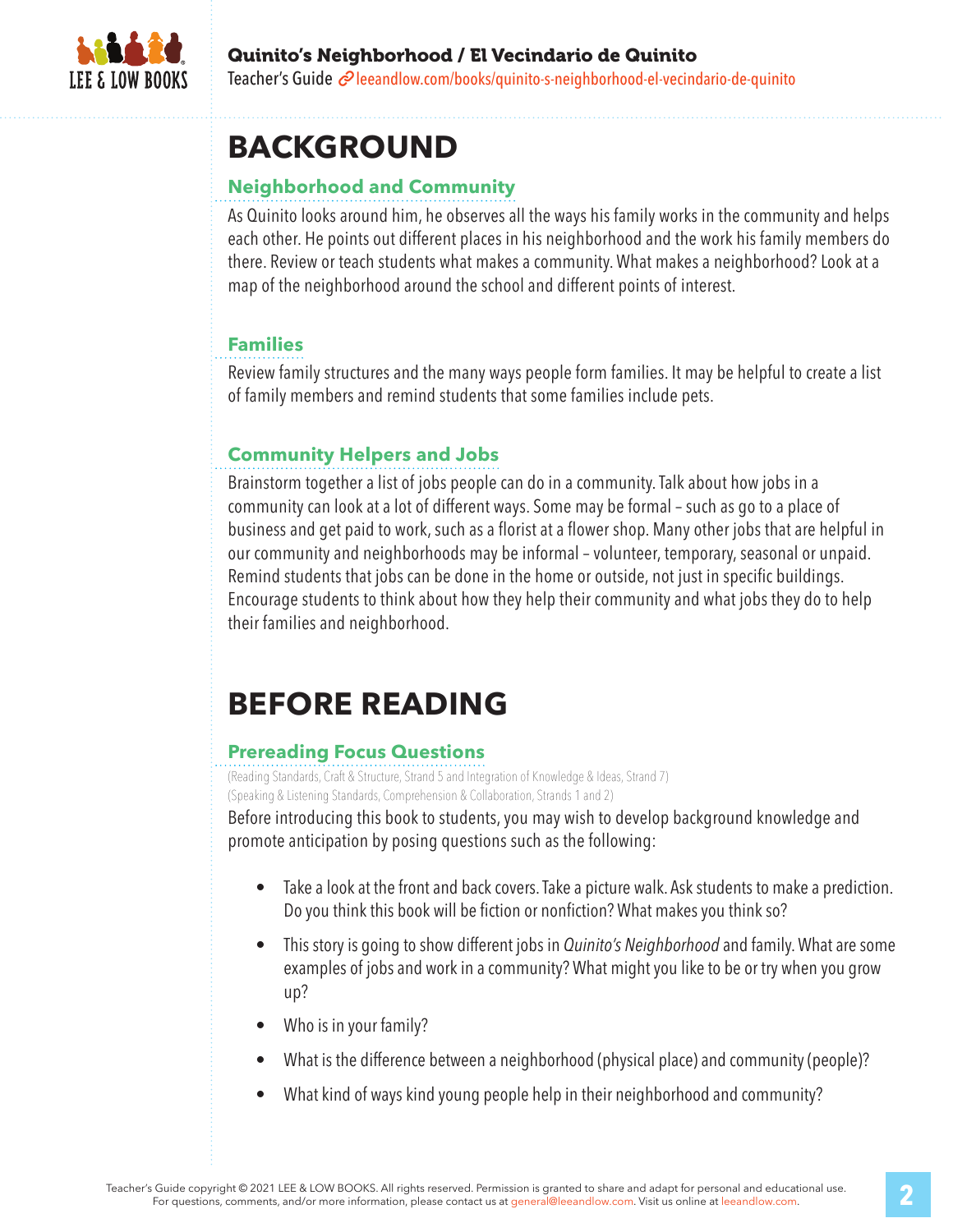

### Quinito's Neighborhood / El Vecindario de Quinito Teacher's Guide  $\mathcal O$  leeandlow.com/books/quinito-s-neighborhood-el-vecindario-de-quinito

#### **Exploring the Book**

(Reading Standards, Key Ideas & Details, Strand 1; Craft & Structure, Strand 5; and Integration of Knowledge & Ideas, Strand 7) (Speaking & Listening Standards, Comprehension & Collaboration, Strands 1 and 2)

- Book Title Exploration: Talk about the title of the book, *Quinito's Neighborhood.* Then ask students what they think this book will most likely be about and whom the book might be about. What do they think might happen? What information do they think they might learn? What makes them think that?
- Take students on a book walk and draw attention to the following parts of the book: front and back covers, title page, dedications, page numbers, author and illustrator biographies, illustrations, and bilingual glossary.
- Encourage students to stop and jot/sketch in their reading notebooks during the read-aloud when they: learn new information, see a powerful image, have an emotional reaction or an idea, have a question, or hear new words.
- Have students quickly write a feeling in their notebooks during reading. After reading, ask students why they wrote that feeling down and have them to write a journal entry about it.

### **Setting a Purpose for Reading**

(Reading Standards, Key Ideas & Details, Strands 1–3)

Have students read to find out:

- who Quinito includes in his family
- what places he visits and observes in his neighborhood
- the types of jobs and talents people do or have in his community
- how everyone in the book works together to help one another
- how Quinito helps in his neighborhood

Encourage students to consider why the author, Ina Cumpiano, would want to share this story with young people. Have students consider why she wrote the story in both Spanish and English.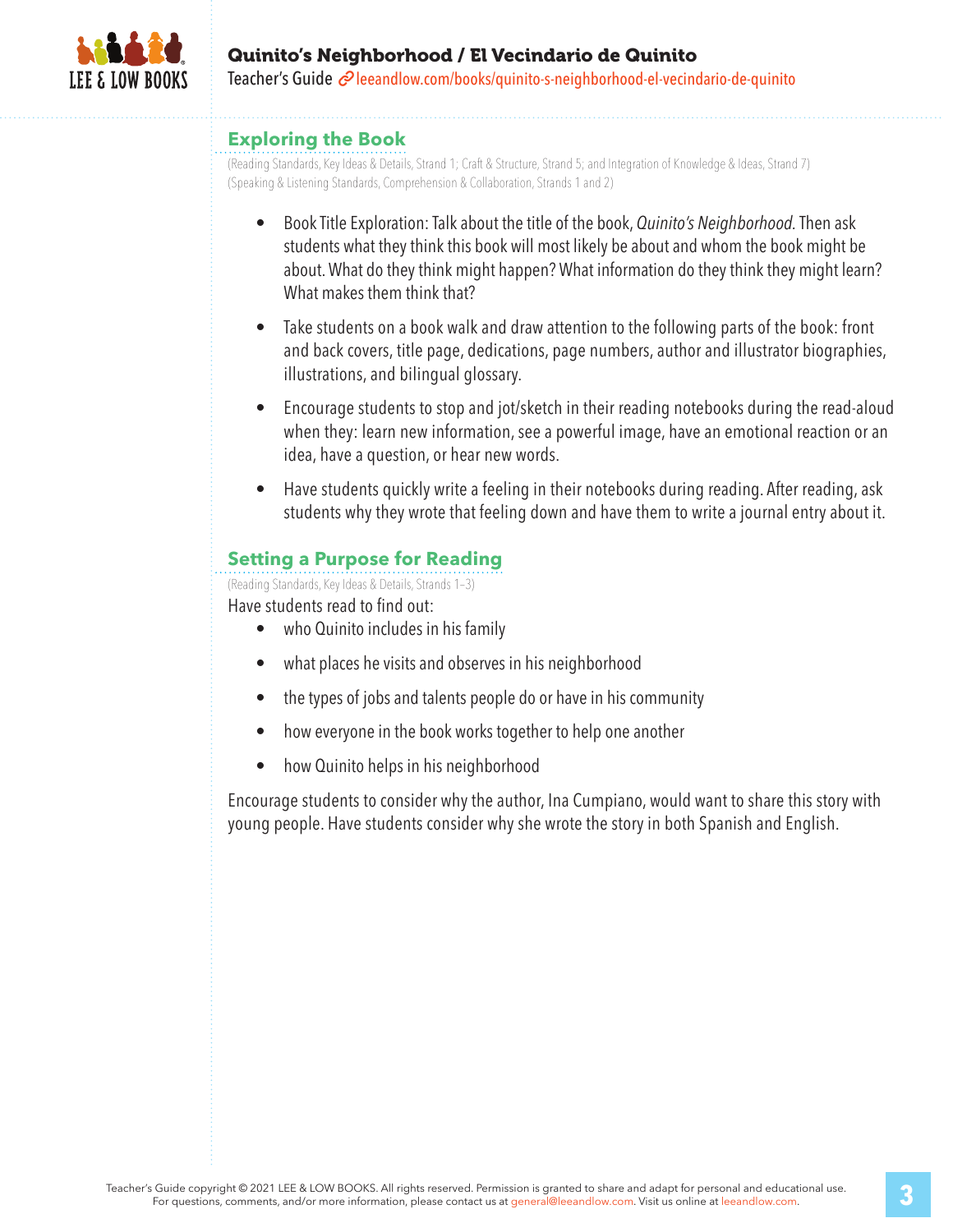

# **VOCABULARY**

#### (Language Standards, Vocabulary Acquisition & Use, Strands 4–6)

The story contains several content-specific and academic words and phrases that may be unfamiliar to students. Based on students' prior knowledge, review some or all of the vocabulary below. Encourage a variety of strategies to support students' vocabulary acquisition: look up and record word definitions from a dictionary, write the meaning of the word or phrase in their own words, draw a picture of the meaning of the word, create a specific action for each word, list synonyms and antonyms, and write a meaningful sentence that demonstrates the definition of the word.

Note: Glossary is included at end of the book. The story uses Spanish words for family relations, kinds of stores, and other terms.

## **Content Specific**

carpenter, nurse, muralist, bodega, school guard

#### **Academic**

bank, delivers, neighbor, neighborhood

# **AFTER READING**

### **Discussion Questions**

After students have read the book, use these or similar questions to generate discussion, enhance comprehension, and develop appreciation for the content. Encourage students to refer to passages and/or illustrations in the book to support their responses. **To build skills in close reading of a text, students should cite textual evidence with their answers.**

## **Literal Comprehension**

(Reading Standards, Key Ideas & Details, Strands 1–3) (Speaking & Listening Standards, Comprehension & Collaboration, Strands 1–3 and Presentation of Knowledge & Ideas, Strand 4)

- **1.** Who is the speaker of the story? How do you know?
- **2.** Who is in Quinito's family?
- **3.** What places does Quinito see in his neighborhood? Where do his family members work?
- **4.** What jobs or talents do each of his family members do or have?
- **5.** Identify the different colors used in the pages. Examples: What colors do you see the most of? What is blue? Have you ever seen purple sidewalks?
- **6.** How does Quinito's abuelo and abuela work together?
- **7.** How is Quinito busy?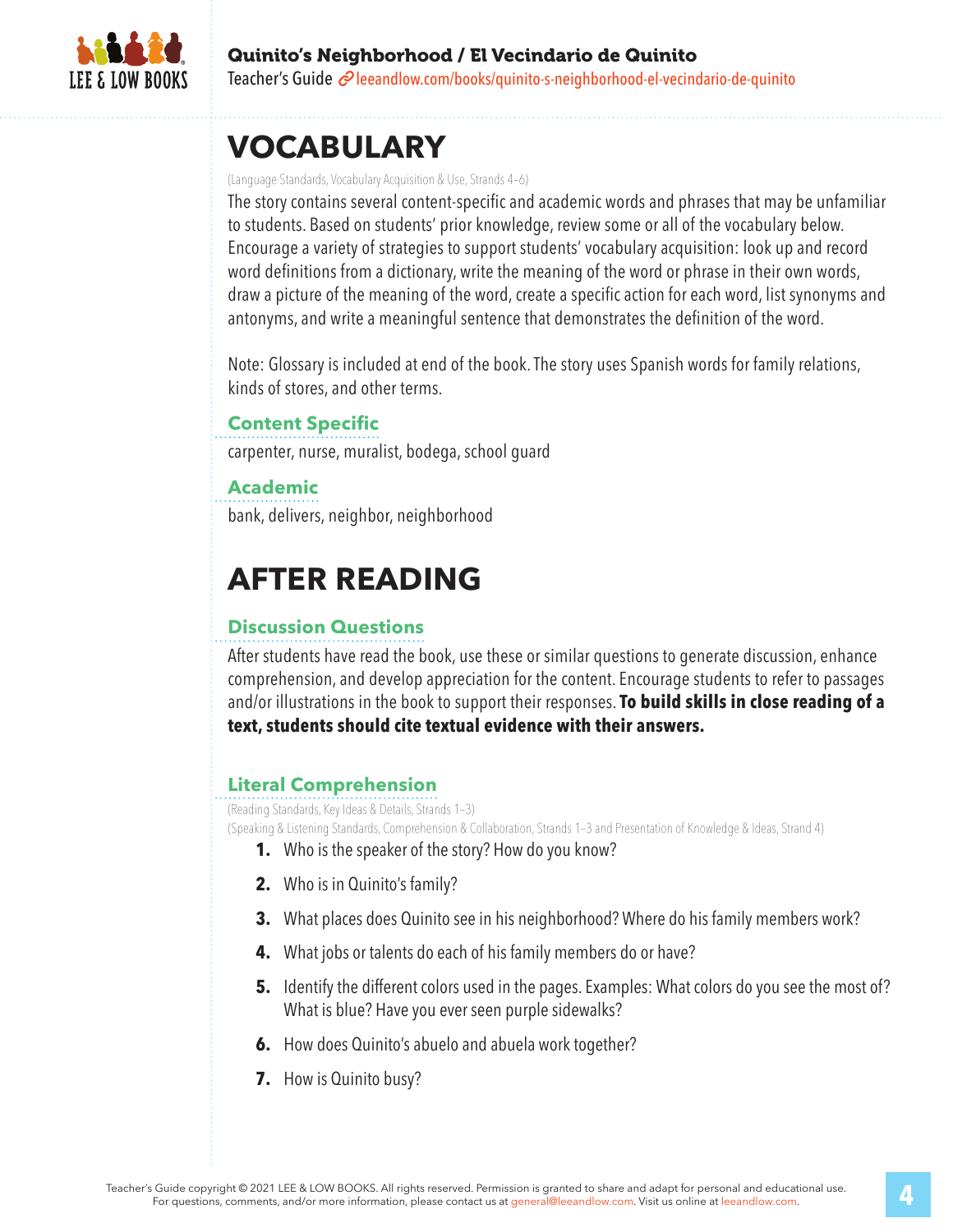

### Quinito's Neighborhood / El Vecindario de Quinito Teacher's Guide *e*leeandlow.com/books/quinito-s-neighborhood-el-vecindario-de-quinito

#### **Extension/Higher Level Thinking**

(Reading Standards, Key Ideas & Details, Strands 2 and 3 and Craft & Structure, Strands 4 and 6) (Speaking & Listening Standards, Comprehension & Collaboration, Strands 1–3 and Presentation of Knowledge & Ideas, Strand 4)

- **1.** Discuss the importance of being observant and appreciating the family in our lives. Talk about how Quinito does this in the book.
- **2.** What patterns do you see in the book?
- **3.** What other jobs do you see in the story Quinito missed in his life?
- **4.** How would you describe Quinito's relationship with his family? With his neighborhood?
- **5.** What is the difference between a neighborhood and community? Why do you think the author chose the title, *Quinito's Neighborhood*, rather than Quinito's Community?
- **6.** How does each family member in the book show they care for another?
- **7.** What does the word "family" mean to Quinito?
- **8.** Compare Quinito's family to your own family. How are the two families similar and different?
- **9.** Compare *Quinito's Neighborhood* to your own neighborhood (or the neighborhood around your school).
- **10.** What job might you want to try or explore when you grow up? Why?
- **11.** How does this story celebrate neighborhoods?
- **12.** Identify the different professions in the book and find similarities between them. For example: How are a carpenter and construction worker alike? (Both help to construct buildings) How are a nurse and dentist alike? (Both help people feel better) How are a truck driver and a mailman alike? (Both deliver things) How are a dance teacher and musician alike? (Both use music)

### **Reader's Response**

(Writing Standards, Text Types & Purposes, Strands 1–3 and Production & Distribution of Writing, Strands 4–6)

Use the following questions and writing activities to help students practice active reading and personalize their responses to the book. **Suggest that students respond in reader's response journals, essays, or oral discussion.** You may also want to set aside time for students to share and discuss their written work.

- **1.** What is one big thought that you have after reading this book? Think about *Quinito's Neighborhood* and what he sees during his journey. What is your takeaway from this book? What would you tell a friend about this book?
- **2.** What do you think author Ina Cumpiano's message is to the reader? Think about possible motivations behind Ina Cumpiano's intentions to write the book. What do you think she wanted to tell her readers?
- **3.** Have students make a text-to-self connection. What kind of connections did you make from this book to your own life? What do Quinito's experiences, thoughts, and feelings mean to you?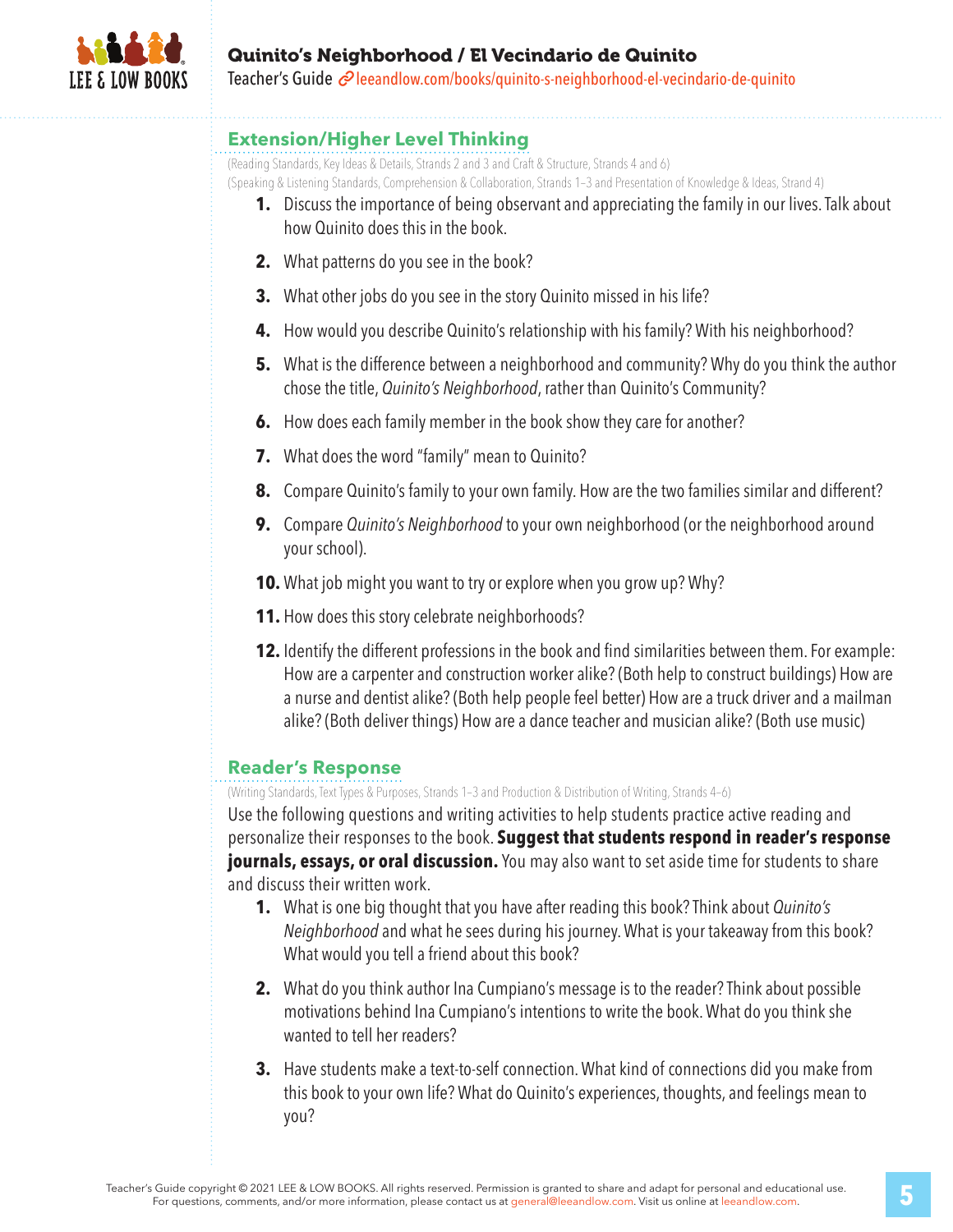

Teacher's Guide *e*leeandlow.com/books/quinito-s-neighborhood-el-vecindario-de-quinito

- **4.** Have students make a text-to-text connection. Did you think of any other books while you read *Quinito's Neighborhood*? Why did you make those connections?
- **5.** Have students make a text-to-world connection. What kind of connections did you make from this book to what you have seen in the world, such as on television or in a newspaper? Why did this book make you think of that?

### **ELL Teaching Activities**

(Speaking & Listening Standards, Comprehension & Collaboration, Strands 1–3 and Presentation of Knowledge & Ideas, Strands 4–6) (Language Standards, Vocabulary Acquisition & Use, Strands 4–6)

These strategies might be helpful to use with students who are English Language Learners.

- **1.** Assign ELL students to partner-read the story with strong English readers/speakers. Students can alternate reading between pages, repeat passages after one another, or listen to the more fluent reader. Alternatively, ELL students could read the larger text and strong English readers/ speakers, the smaller text.
- **2.** Have each student write three questions about the story. Then let students pair up and discuss the answers to the questions.
- **3.** Depending on students' level of English proficiency, after the first reading:
	- Review the illustrations in order and have students summarize what is happening on each page, first orally, then in writing.
	- Have students work in pairs to retell either the plot of the story or key details. Then ask students to write a short summary, synopsis, or opinion about what they have read.
- **4.** Have students give a short talk about community, community helpers, or their neighborhood and what it means to help each other.
- **5.** The book contains several content-specific and academic words that may be unfamiliar to students. Based on students' prior knowledge, review some or all of the vocabulary. Expose English Language Learners to multiple vocabulary strategies. Have students make predictions about word meanings, look up and record word definitions from a dictionary, write the meaning of the word or phrase in their own words, draw a picture of the meaning of the word, list synonyms and antonyms, create an action for each word, and write a meaningful sentence that demonstrates the definition of the word.
- **6.** Display a picture of Quinito's entire family and point to the relevant members when you ask students to share about their own families, emphasizing family vocabulary. Include any other family members students have beyond Quinito's family.
- **7.** Provide a sentence frame for sharing about our neighborhoods, such as "When I walk around my community, I see \_\_\_\_\_."
- **8.** *Quinito's Neighborhood* / *El vecindario de Quinito* is a bilingual book with the text of the story presented in both Spanish and English. If possible, reflect this by including bilingual labels for the things in your classroom, including table/mesa, desk/escritorio, chair/silla, clock/reloj, globe/globo, door/ puerta, window/ventana, pencil sharpener/ sacapuntas, and so on.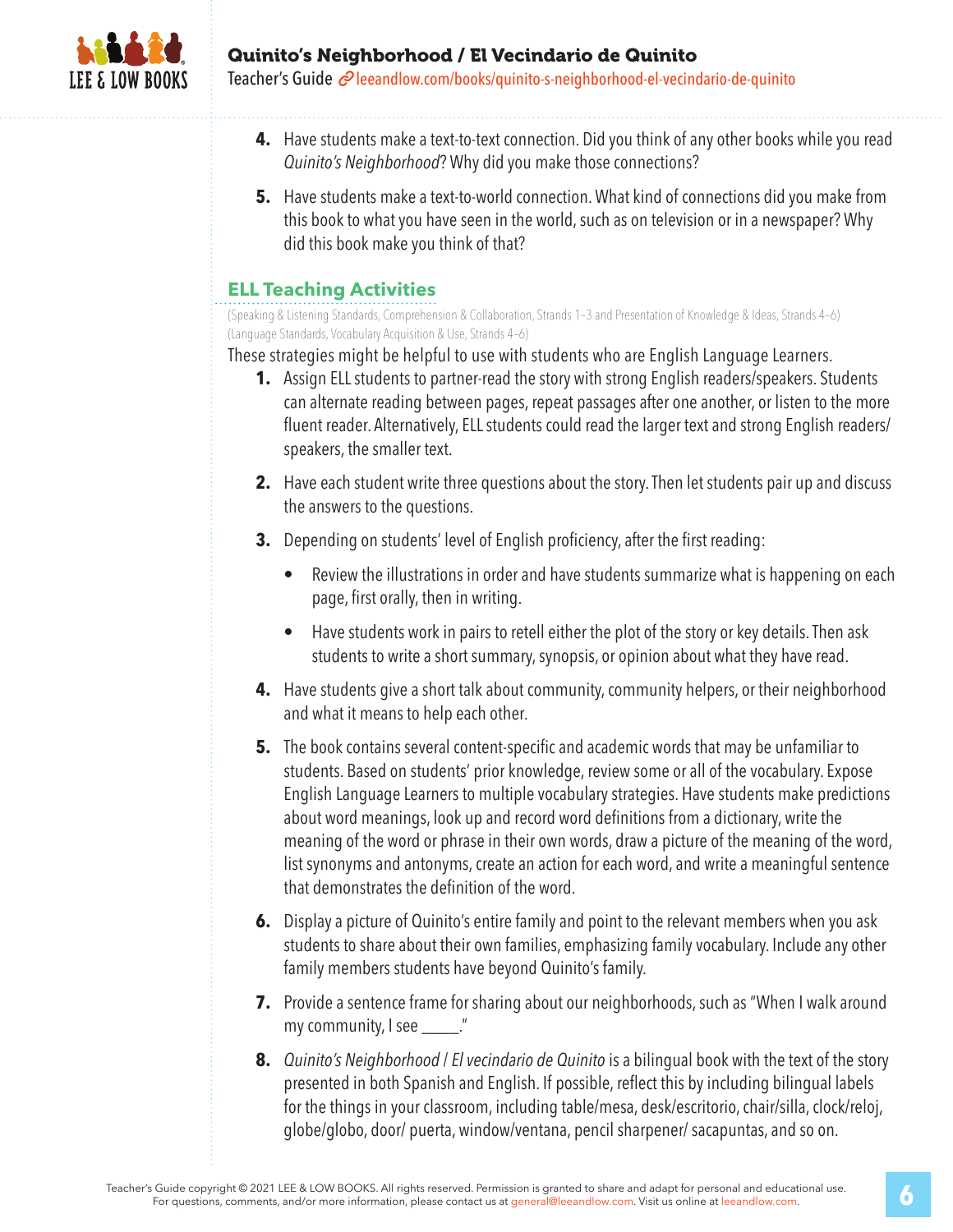

Teacher's Guide *e*leeandlow.com/books/quinito-s-neighborhood-el-vecindario-de-quinito

- **9.** Find different pictures of people doing different jobs. Use these images to create a bulletin board display entitled "People At Work." Be sure to include images of men and women doing non-traditional jobs. For example, you can show a female construction worker, a male nurse, or a female firefighter.
- **10.** Write the colors students identify in the book on the board and read them aloud. Ask students to help you think of objects that are the colors they have identified. Create a chart with one column for the color and one column for things that are that color. For example, blue – sky, red – apple, purple – grapes.

### **Social and Emotional Learning**

(Reading Standards, Key Ideas & Details, Strands 1-3 and Craft & Structure, Strands 4-6) (Speaking & Listening Standards, Comprehension & Collaboration, Strands 1–3 and Presentation of Knowledge & Ideas, Strand 4) (Writing Standards, Text Types & Purposes, Strands 1–2 and Production & Distribution of Writing, Strands 4–6) (Language Standards, Vocabulary Acquisition & Use, Strands 6)

Social and emotional learning involves being aware of and regulating emotions for healthy development. In addition to understanding one's own feelings, strong socio-emotional development allows individuals to develop empathy for others and to establish and maintain relationships.

Use the following prompts to help students study the socio-emotional aspects of this book.

- **1.** Quinito demonstrates pride in his neighborhood, his family members, and the work he sees everyone doing. Discuss, draw, or write about what or whom you are proud of in your life.
- **2.** Have students write or draw which parts of Quinito's life they connected with the most? Why? What can you learn about family diversity and family structures from this book? What can you learn about what makes up a neighborhood?
- **3.** This story celebrates everyone taking care of each other and valuing the work they do for their community. Discuss, draw, or write about how people in your life take care of each other.
- **4.** Every character in the book helps people in their own way. Have students share how they can or do help people in their neighborhood. How does it make them feel to help someone?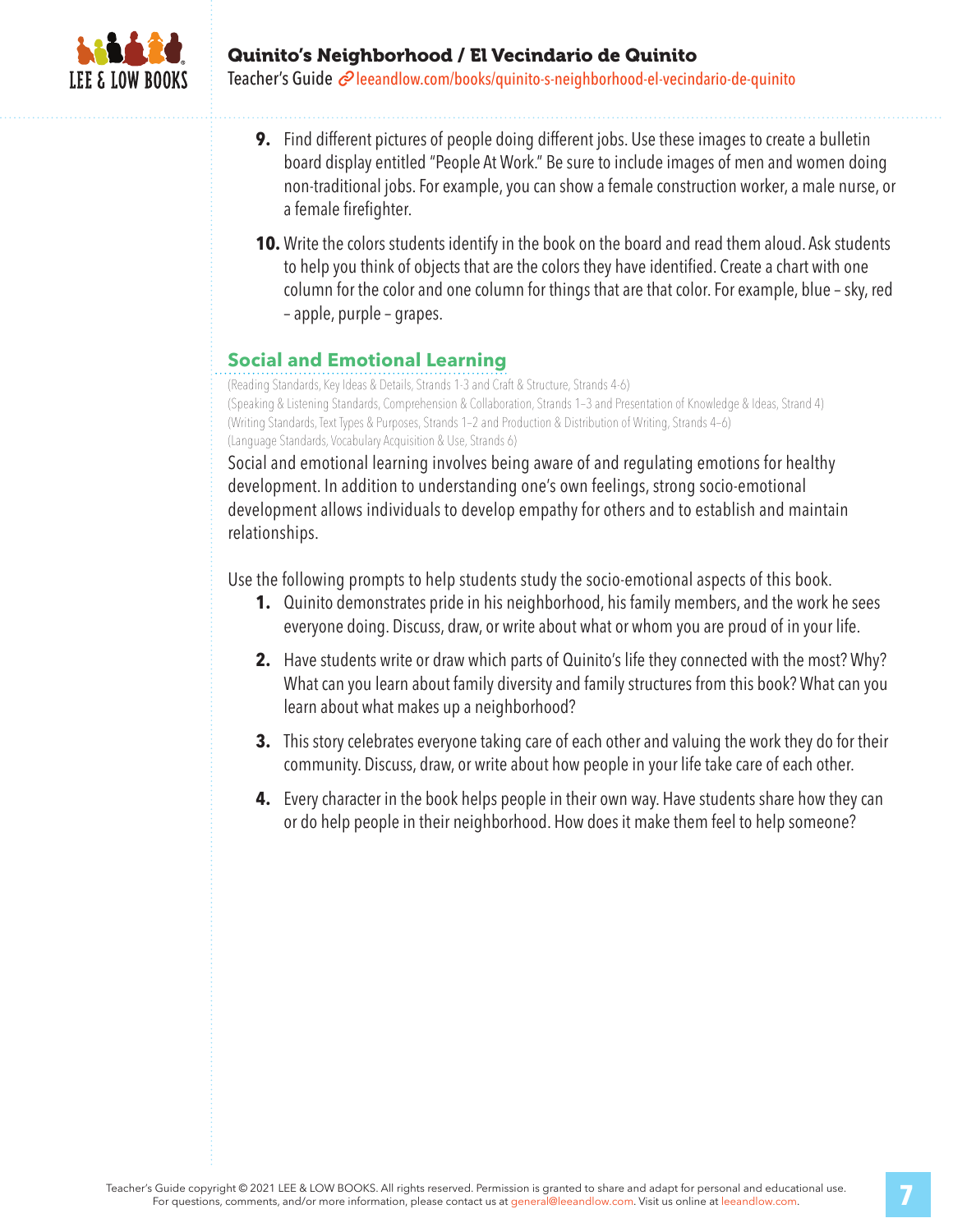

# **INTERDISCIPLINARY ACTIVITIES**

(Introduction to the Standards, page 7: Students who are college and career ready must be able to build strong content knowledge, value evidence, and use technology and digital media strategically and capably)

Use some of the following activities to help students integrate their reading experiences with other curriculum areas. These can also be used for extension activities, for advanced readers, and for building a home-school connection.

# **English/Language Arts**

(Reading Standards, Key Ideas and Details, Strands 1–3, Craft and Structure, Strands 4–6, Integration of Knowledge & Ideas, Strands 7–9, Range of Reading of Text Complexity, Strand 10)

(Writing Standards, Text Types & Purposes, Strands 1–3, Production & Distribution of Writing, Strands 4 and 6, Research to Build & Present Knowledge, Strands 7–9, Range of Writing, Strand 10)

(Speaking and Listening Standards, Comprehension and Collaboration, Strands 1–3, Presentation of Knowledge and Ideas, Strands 4–6)

- Read the second adventure of Quinito with *Quinito, Day and Night / Quinito, dÌa y noche* (https://www.leeandlow.com/books/quinito-day-and-night-quinito-dia-y-noche). As students reflect on these stories, ask them to compare how each story encourages readers to explore and appreciate the world around them.
- Read additional stories about communities and neighborhoods, including:
	- *Kiyoshi's Walk* https://www.leeandlow.com/books/kiyoshi-s-walk
	- *Grandma and Me at the Flea/Los meros meros remateros* https://www.leeandlow.com/ books/grandma-and-me-at-the-flea-los-meros-meros-remateros
	- *Finding the Music/En pos de la música* https://www.leeandlow.com/books/finding-themusic-en-pos-de-la-musica
	- *Lakas and the Makibaka Hotel* https://www.leeandlow.com/books/lakas-and-the-makibaka-hotel
	- *Lend a Hand: Poems About Giving* https://www.leeandlow.com/books/lend-a-hand
	- *Mama and Papa Have a Store (also available in Spanish, La tienda de Mamá y Papá)* https://www.leeandlow.com/books/mama-and-papa-have-a-store
	- *Xochitl and the Flowers/ Xóchitl, la Niña de las Flores* https://www.leeandlow.com/books/ xochitl-and-the-flowers-xochitl-la-nina-de-las-flores
	- *Young Cornrows Callin Out the Moon* https://www.leeandlow.com/books/young-cornrowscallin-out-the-moon

What do these stories have in common? How are the communities similar? How are they different? How were the main characters involved with their communities? What did their communities mean to them?

• Ask students: Imagine this weekend, you are spending the day in *Quinito's Neighborhood*. Which job would you want to try? What do you want to learn more about or how to do?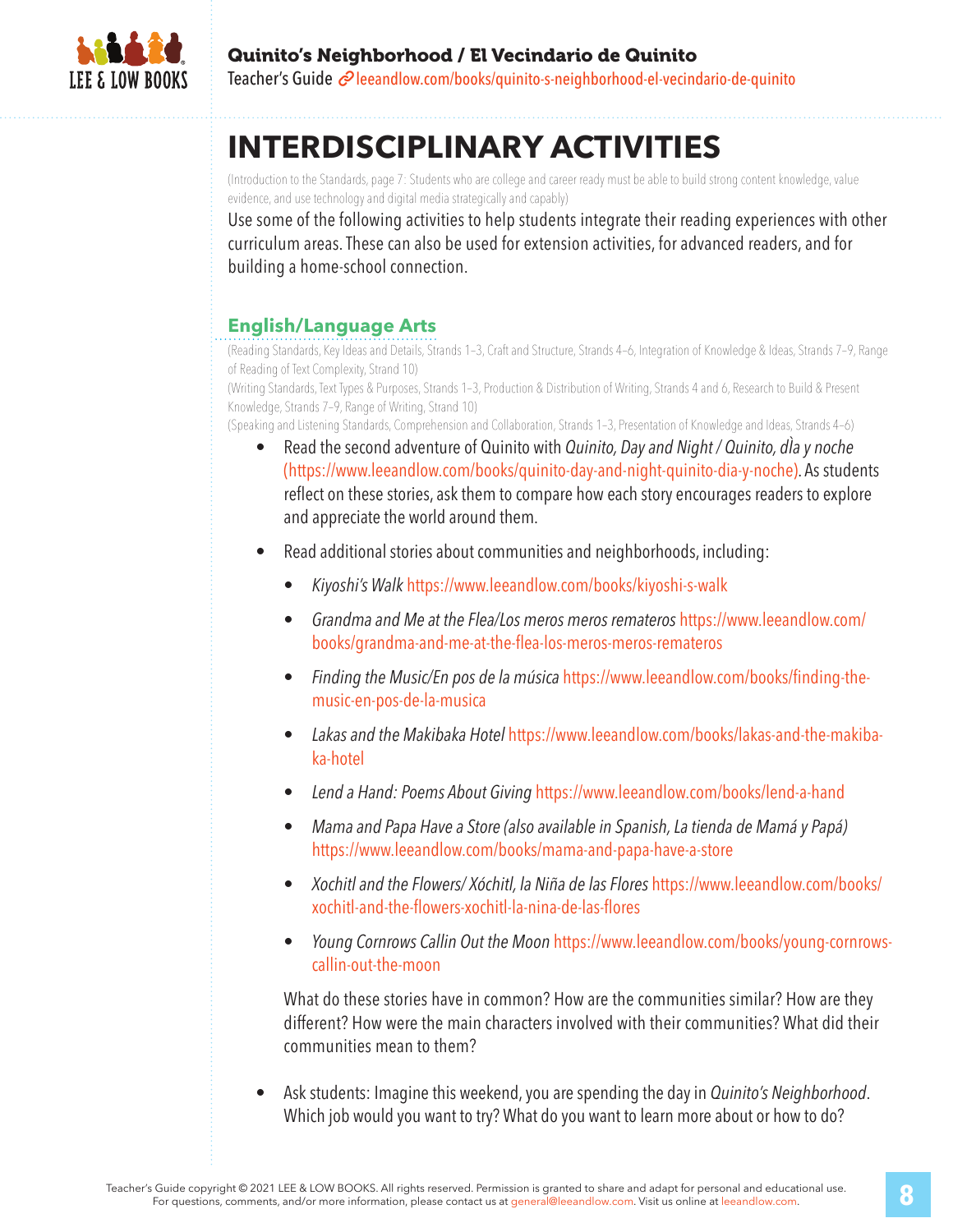

Teacher's Guide  $\mathcal O$  leeandlow.com/books/quinito-s-neighborhood-el-vecindario-de-quinito

- Encourage students to write a letter to their own family member asking if they could spend time with him or her and suggesting some activities they might share.
- Help students describe or draw their family in as much detail as possible. To be inclusive, draw parents, siblings, or someone else who doesn't live with them. Reassure students that they can include anyone they consider family in their pictures. What do you like to do together?
- What makes your family unique? What activities do you do or interests do you share with one member in your family? Describe a time you spent with a family member in your life and why that memory is special to you.
- Have students create a Venn diagram of Quinito's and their own family. Then in two paragraphs (or in discussion), ask students to compare how Quinito is similar to and different from their own family.

## **Social Studies/Geography**

(Reading Standards, Key Ideas and Details, Strands 1–3, Craft and Structure, Strands 4–6, Integration of Knowledge & Ideas, Strands 7–9, Range of Reading of Text Complexity, Strand 10)

(Writing Standards, Text Types & Purposes, Strands 1–3, Production & Distribution of Writing, Strands 4 and 6, and Research to Build & Present Knowledge, Strands 7–9, Range of Writing, Strand 10)

(Speaking and Listening Standards, Comprehension and Collaboration, Strands 1–3, Presentation of Knowledge and Ideas, Strands 4–6)

- Make a class book called "Our Neighborhood" based on the neighborhood around the school. Each student will contribute a page by drawing a picture of his or her favorite part of the neighborhood or school campus. Reassure students that they can include any place they consider special in their pictures.
- Using the jobs featured in the book or adding others, invite students to act out the job in pairs or for the class and have students guess what the job is.
- Take students on a tour of the school and the neighboring streets (if school and family approved) to identify people doing different jobs. Point out and introduce students to as many people they see along the way, such as teachers, other school staff, crossing guard, corner store clerk, mailperson, street vendor, construction worker, etc. Upon returning to the class, recall with students the places and the people from the tour. Record this information on the board. Discuss the different jobs that people were doing. Have students draw pictures of the people and places they saw.
- Read additional stories about jobs and careers, including: *My Teacher Can Teach…Anyone!*  (https://www.leeandlow.com/books/my-teacher-can-teach-anyone). What did students learn about the different jobs? What were the roles that each person had? How is that job important in the community?
- Ask for family volunteers to come to class and share the type of jobs or work they do. Invite them to bring in along any objects from their job that they may have. Brainstorm a list of questions with students beforehand, such as what do you do, what do you like about your job, what do you dislike about your job. Encourage students to write a class thank you letter.
- Invite students as a whole class or at home with an adult to write a letter (and include a drawing) welcoming someone to their school or neighborhood. What will this person see? Who might they meet? What is special about their community?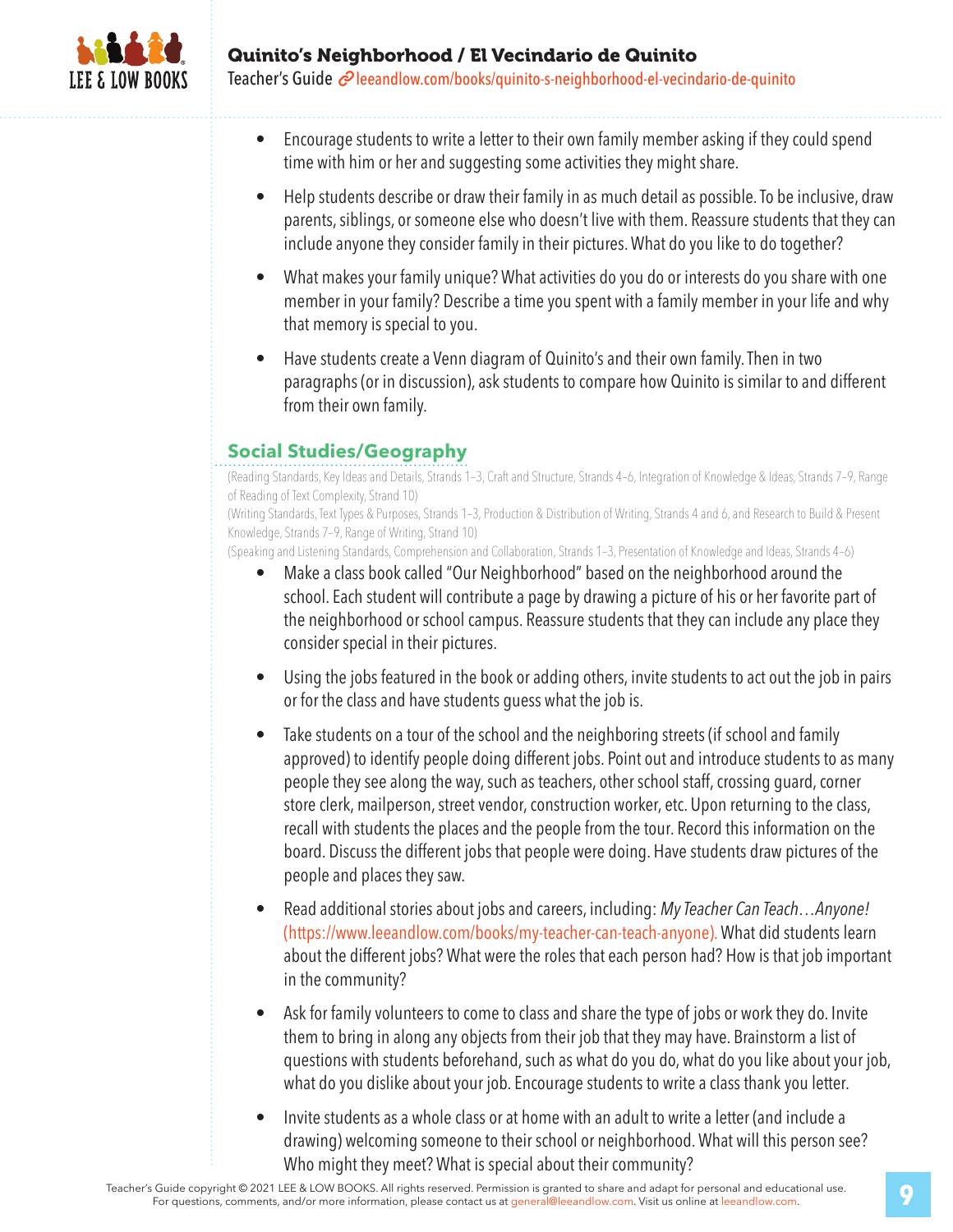

## Quinito's Neighborhood / El Vecindario de Quinito Teacher's Guide  $\mathcal O$  leeandlow.com/books/quinito-s-neighborhood-el-vecindario-de-quinito

#### **Arts/Media**

(Reading Standards, Key Ideas and Details, Strands 1–3, Craft and Structure, Strands 4–6, Integration of Knowledge & Ideas, Strands 7–9, Range of Reading of Text Complexity, Strand 10)

(Writing Standards, Text Types & Purposes, Strands 1–3, Production & Distribution of Writing, Strands 4 and 6, Research to Build & Present Knowledge, Strands 7–9, and Range of Writing, Strand 10)

(Speaking and Listening Standards, Comprehension and Collaboration, Strands 1–3, Presentation of Knowledge and Ideas, Strands 4–6)

- Create a map of the neighboring community around the school. Have students refer to different maps to inform the creation of their map. Start with the school, and then students can add landmarks and places of interest around the school with appropriate icons and a legend. Refer to Reading Rockets for additional information on teaching about how to create maps for students (https://www.readingrockets.org/article/map-making).
- Encourage students to pick an illustration that they identified with the most from *Quinito's Neighborhood*. Which illustration did connects with their life the most? Why? Then, have students create a drawing inspired by *Quinito's Neighborhood* about how it relates to their own life.

### **School-Home Connection**

(Reading Standards, Integration of Knowledge and Ideas, Strands 7 and 9) (Writing Standards, Text Types & Purposes, Strands 1-3, Production & Distribution of Writing, Strand 4, and Research to Build & Present Knowledge, Strands 7-9, Range of Writing, Strand 10)

(Speaking and Listening Standards, Comprehension and Collaboration, Strands 1-3, Presentation of Knowledge and Ideas, Strands 4-6)

- Encourage students to draw a family portrait of their own families. Ask for volunteers to share their pictures with the group and name the people shown. Alternatively, have your students bring in a copy of a family photograph to share with the class. Students can write about these photographs and post them in the classroom.
- Have students brainstorm a list with their families of what is in their neighborhood. It can include buildings, streets, shops, as well as all the people they know and love. What array of jobs and work do they see in their neighborhood?
- Encourage students to interview a family member about what they appreciate the most about their own neighborhood and why.
- Write or draw a thank you to someone in their neighborhood.